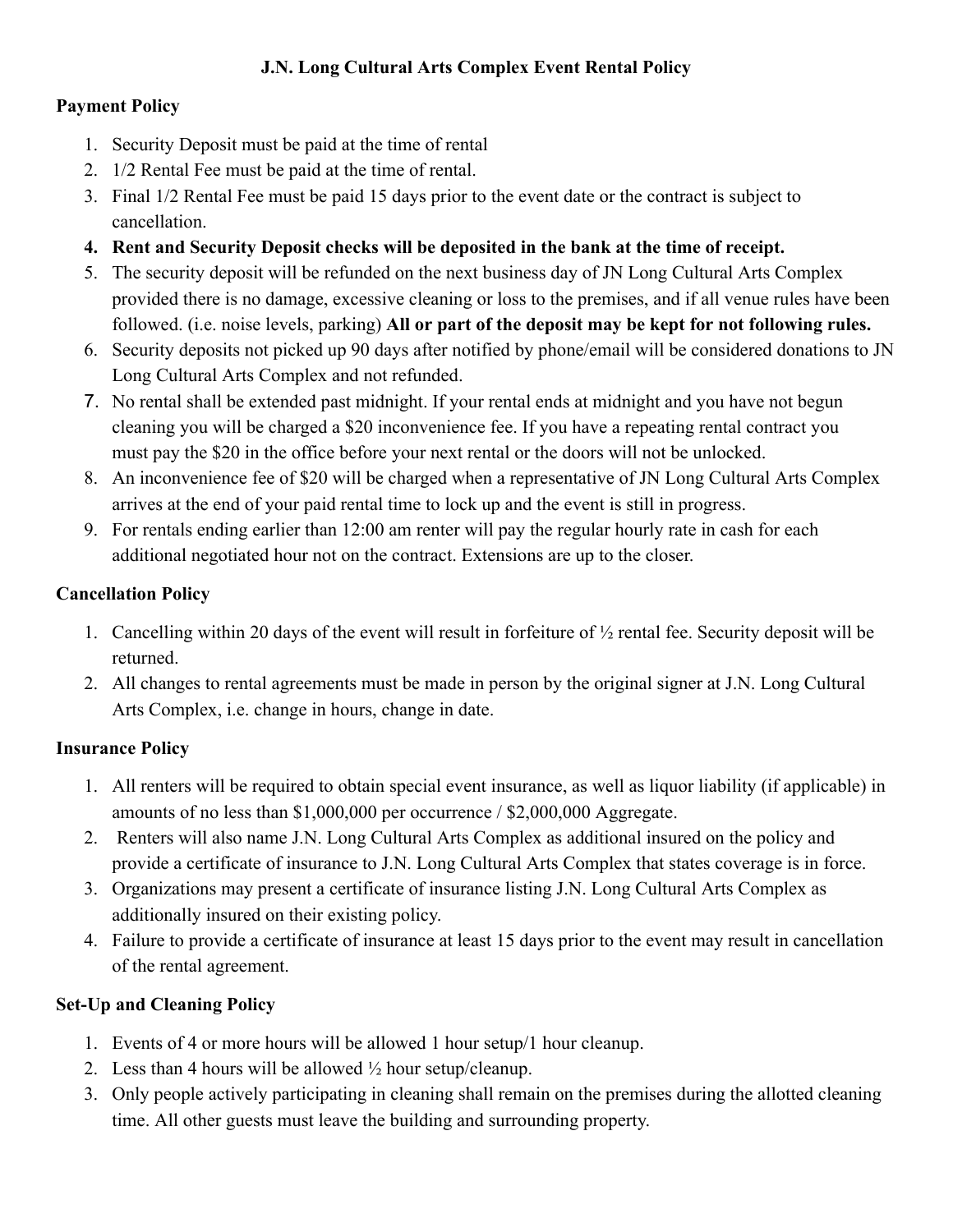# **Use of Leased Space at JN Long Cultural Arts Complex**

#### **Rules:**

- \_\_\_**Person signing the contract must be here for for Open and Close Until the last person leaves, including the DJ/Band**
- **NO Cooking or Grilling** inside the gym or cafeteria or on sidewalk areas. Must set it up outside.
- No vehicles to be parked on the sidewalk or ramp by the Shaw St door. No blocking the parking lot driveways or residential neighbors driveways.
- Cafeteria Rentals will use the Heard St parking lot as the primary parking. Use of the Shaw St parking lot should be restricted to loading and unloading into the rear of the cafeteria only.
- **●** \_\_\_**NO water activities, amusement devices, inflatables (bounce houses), rides or animals**
- Children must be under adult supervision anyplace on JN Long Complex including inside and outside.
- No Smoking on Premises
- No Firearms on Premises
- **●** \_\_\_**No Glass Bottles on Premises Please ask your guest to bring drinks in cans**
- No Hard Liquor Allowed
- No Drunk or Disorderly Conduct Allowed
- No climbing on furniture, tables, chairs.
- Renter is responsible for ALL damage to the property.
- **●** \_\_\_**Keep all doors closed. Do not open windows**
- Parking lot/outdoor areas are not part of the rental keep your party indoors.
- NO GLITTER allowed in balloons and balloons must be popped indoors, not in the parking lot.

# **Bands/DJ Rules:**

- **ABSOLUTELY NO Smoke Machines.** Fine for setting off the smoke alarms is \$100, each incident.
- No person, DJ or band shall make, assist in making, permit or allow to continue any unreasonable noise after 10PM. Sound levels shall not exceed 85 decibels measured at 100 feet from the source of the amplified sound. **City Noise Ordinance in effect at 10:00 pm. Music must be turned down at 10:00 PM**
- **DJ/Band** should be informed to do 'last song' before the end of your rental time. All of their equipment must be out of the building when your allotted cleaning time is over or you will be charged.

# **Tables/Chairs:**

- Setup is the renter's responsibility.
- Tables, chairs etc must be returned where they came from and on racks when provided.
- Do not stack chairs over 6 high.

# **Cleaning:**

- Guests not involved in cleaning must leave at the end of your paid rental time.
- Vacuum carpeted areas. Sweep floors before mopping. Mop floors completely, no spot mopping.
- Empty all trash receptacles and put in new bags
- Check and clean bathrooms and empty trash receptacles, sweep and mop floors.
- Remove all trash bags to the outside dumpster behind the cafeteria on Shaw Street.
- Remove all decorations including tape on walls.
- Pick up trash outside of building and deposit in dumpster